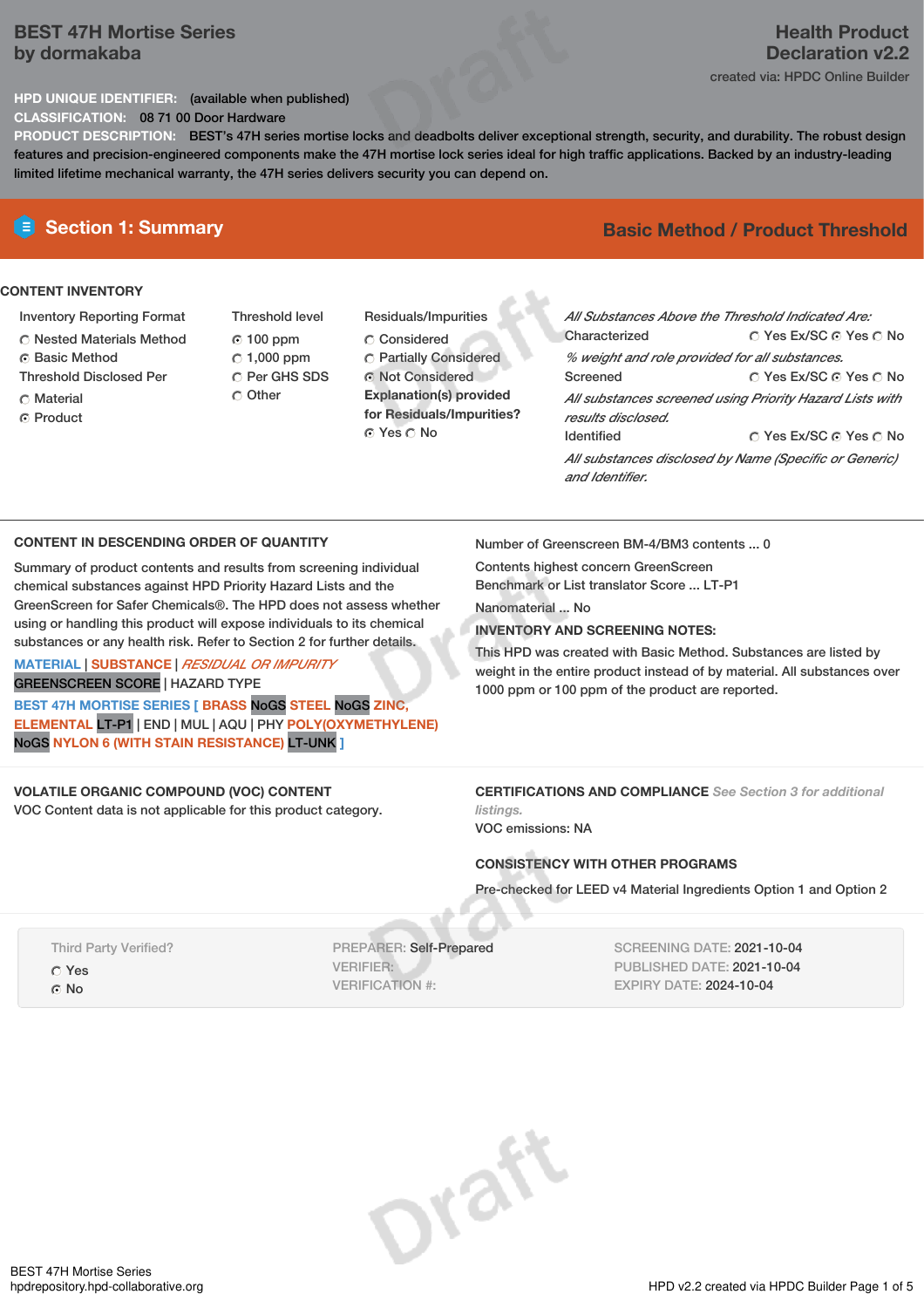This section lists contents in a product based on specific threshold(s) and reports detailed health information including hazards. This HPD uses the *inventory method indicated above, which is one of three possible methods:*

- *Basic Inventory method with Product-level threshold.*
- *Nested Material Inventory method with Product-level threshold*
- *Nested Material Inventory method with individual Material-level thresholds*

Definitions and requirements for the three inventory methods and requirements for each data field can be found in the HPD Open Standard version *2.2, available on the HPDC website at: [www.hpd-collaborative.org/hpd-2-2-standard](https://www.hpd-collaborative.org/hpd-2-2-standard)*

| <b>BEST 47H MORTISE SERIES</b>                                                                                                                                                                                                                           |                                                                                                                                      |                 |          |                                                |                |
|----------------------------------------------------------------------------------------------------------------------------------------------------------------------------------------------------------------------------------------------------------|--------------------------------------------------------------------------------------------------------------------------------------|-----------------|----------|------------------------------------------------|----------------|
| PRODUCT THRESHOLD: 100 ppm                                                                                                                                                                                                                               | RESIDUALS AND IMPURITIES CONSIDERED: No                                                                                              |                 |          |                                                |                |
| RESIDUALS AND IMPURITIES NOTES: No residuals or impurities are expected in these materials at or above the inventory threshold. BEST<br>dormakaba products consist of finished components, and no chemical reactions are needed to develop our products. |                                                                                                                                      |                 |          |                                                |                |
| <b>OTHER PRODUCT NOTES: -</b>                                                                                                                                                                                                                            |                                                                                                                                      |                 |          |                                                |                |
| <b>BRASS</b>                                                                                                                                                                                                                                             |                                                                                                                                      |                 |          |                                                | ID: 12597-71-6 |
|                                                                                                                                                                                                                                                          | HAZARD SCREENING METHOD: Pharos Chemical and Materials Library                                                                       |                 |          | HAZARD SCREENING DATE: 2021-10-04 7:29:17      |                |
| $\%$ : 50.0000 - 50.0000                                                                                                                                                                                                                                 | <b>GS: NoGS</b>                                                                                                                      | <b>RC: Both</b> | NANO: No | <b>SUBSTANCE ROLE: Hardware</b>                |                |
| <b>HAZARD TYPE</b>                                                                                                                                                                                                                                       | <b>AGENCY AND LIST TITLES</b>                                                                                                        | <b>WARNINGS</b> |          |                                                |                |
| None found                                                                                                                                                                                                                                               |                                                                                                                                      |                 |          | No warnings found on HPD Priority Hazard Lists |                |
| <b>SUBSTANCE NOTES: -</b>                                                                                                                                                                                                                                |                                                                                                                                      |                 |          |                                                |                |
| <b>STEEL</b>                                                                                                                                                                                                                                             |                                                                                                                                      |                 |          |                                                | ID: 12597-69-2 |
|                                                                                                                                                                                                                                                          | HAZARD SCREENING METHOD: Pharos Chemical and Materials Library                                                                       |                 |          | HAZARD SCREENING DATE: 2021-10-04 7:29:18      |                |
| %: $45.0000 - 45.0000$                                                                                                                                                                                                                                   | <b>GS: NoGS</b>                                                                                                                      | <b>RC: Both</b> | NANO: No | <b>SUBSTANCE ROLE: Hardware</b>                |                |
| <b>HAZARD TYPE</b>                                                                                                                                                                                                                                       | <b>AGENCY AND LIST TITLES</b>                                                                                                        | <b>WARNINGS</b> |          |                                                |                |
| None found                                                                                                                                                                                                                                               |                                                                                                                                      |                 |          | No warnings found on HPD Priority Hazard Lists |                |
| <b>SUBSTANCE NOTES: -</b>                                                                                                                                                                                                                                |                                                                                                                                      |                 |          |                                                |                |
|                                                                                                                                                                                                                                                          |                                                                                                                                      |                 |          |                                                |                |
|                                                                                                                                                                                                                                                          |                                                                                                                                      |                 |          |                                                |                |
|                                                                                                                                                                                                                                                          |                                                                                                                                      |                 |          |                                                |                |
|                                                                                                                                                                                                                                                          |                                                                                                                                      |                 |          |                                                |                |
|                                                                                                                                                                                                                                                          |                                                                                                                                      |                 |          |                                                |                |
|                                                                                                                                                                                                                                                          |                                                                                                                                      |                 |          |                                                |                |
|                                                                                                                                                                                                                                                          |                                                                                                                                      |                 |          |                                                |                |
|                                                                                                                                                                                                                                                          |                                                                                                                                      |                 |          |                                                |                |
|                                                                                                                                                                                                                                                          |                                                                                                                                      |                 |          |                                                |                |
| <b>ZINC, ELEMENTAL</b><br>%: $3.0000 - 3.0000$<br><b>EST 47H Mortise Series</b>                                                                                                                                                                          | HAZARD SCREENING METHOD: Pharos Chemical and Materials Library HAZARD SCREENING DATE: 2021-10-04 7:29:18<br><b>GS: LT-P1</b><br>Drai | RC: Both        | NANO: No | <b>SUBSTANCE ROLE: Hardware</b>                | ID: 7440-66-6  |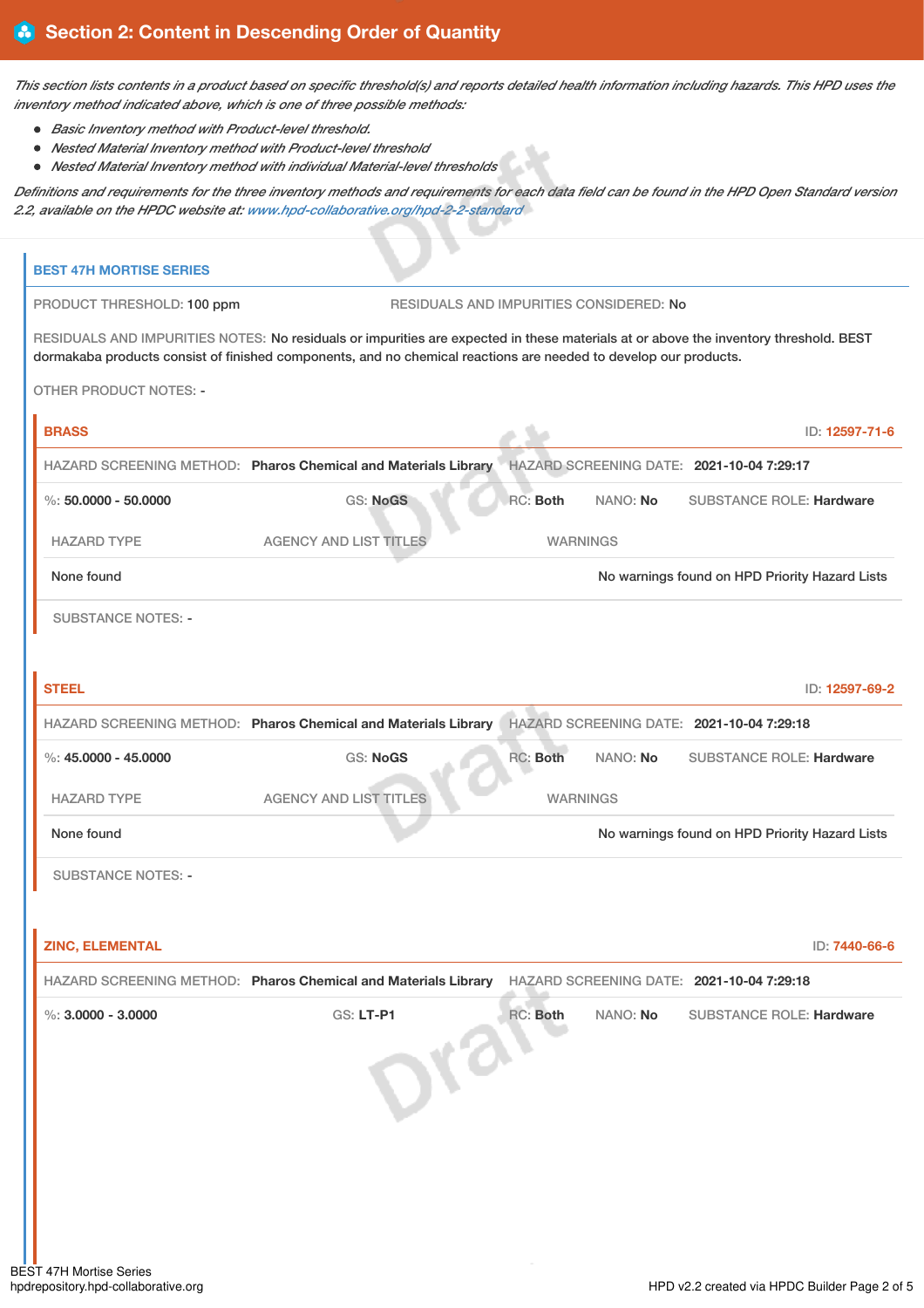| <b>HAZARD TYPE</b>                     | <b>AGENCY AND LIST TITLES</b>                                  | <b>WARNINGS</b>                                                                                                                                                                         |
|----------------------------------------|----------------------------------------------------------------|-----------------------------------------------------------------------------------------------------------------------------------------------------------------------------------------|
| <b>END</b>                             | <b>TEDX - Potential Endocrine Disruptors</b>                   | <b>Potential Endocrine Disruptor</b>                                                                                                                                                    |
| <b>MUL</b>                             | German FEA - Substances Hazardous to<br>Waters                 | Class 2 - Hazard to Waters                                                                                                                                                              |
| <b>AQU</b>                             | EU - GHS (H-Statements)                                        | H400 - Very toxic to aquatic life [Hazardous to the<br>aquatic environment (acute) - Category 1]                                                                                        |
| <b>AQU</b>                             | EU - GHS (H-Statements)                                        | H410 - Very toxic to aquatic life with long lasting effects<br>[Hazardous to the aquatic environment (chronic) -<br>Category 1]                                                         |
| <b>PHY</b>                             | EU - GHS (H-Statements)                                        | H250 - Catches fire spontaneously if exposed to air<br>[Pyrophoric liquids; Pyrophoric solids - Category 1]                                                                             |
| <b>PHY</b>                             | EU - GHS (H-Statements)                                        | H260 - In contact with water releases flammable gases<br>which may ignite spontaneously [Substances and<br>mixtures which, in contact with water, emit flammable<br>gases - Category 1] |
| <b>SUBSTANCE NOTES: -</b>              |                                                                |                                                                                                                                                                                         |
| POLY(OXYMETHYLENE)                     |                                                                | ID: 9002-81-7                                                                                                                                                                           |
|                                        | HAZARD SCREENING METHOD: Pharos Chemical and Materials Library | HAZARD SCREENING DATE: 2021-10-04 7:29:19                                                                                                                                               |
| %: $1.0000 - 1.0000$                   | <b>GS: NoGS</b>                                                | <b>RC: UNK</b><br>NANO: No<br><b>SUBSTANCE ROLE: Hardware</b>                                                                                                                           |
| <b>HAZARD TYPE</b>                     | <b>AGENCY AND LIST TITLES</b>                                  | <b>WARNINGS</b>                                                                                                                                                                         |
| None found                             |                                                                | No warnings found on HPD Priority Hazard Lists                                                                                                                                          |
| <b>SUBSTANCE NOTES: -</b>              |                                                                |                                                                                                                                                                                         |
| <b>NYLON 6 (WITH STAIN RESISTANCE)</b> |                                                                | ID: 25038-54-4                                                                                                                                                                          |
|                                        | HAZARD SCREENING METHOD: Pharos Chemical and Materials Library | HAZARD SCREENING DATE: 2021-10-04 7:29:19                                                                                                                                               |
| %: $1.0000 - 1.0000$                   | <b>GS: LT-UNK</b>                                              | <b>RC: UNK</b><br>NANO: No<br><b>SUBSTANCE ROLE: Hardware</b>                                                                                                                           |
| <b>HAZARD TYPE</b>                     | <b>AGENCY AND LIST TITLES</b>                                  | <b>WARNINGS</b>                                                                                                                                                                         |
| None found                             |                                                                | No warnings found on HPD Priority Hazard Lists                                                                                                                                          |
| <b>SUBSTANCE NOTES: -</b>              |                                                                |                                                                                                                                                                                         |

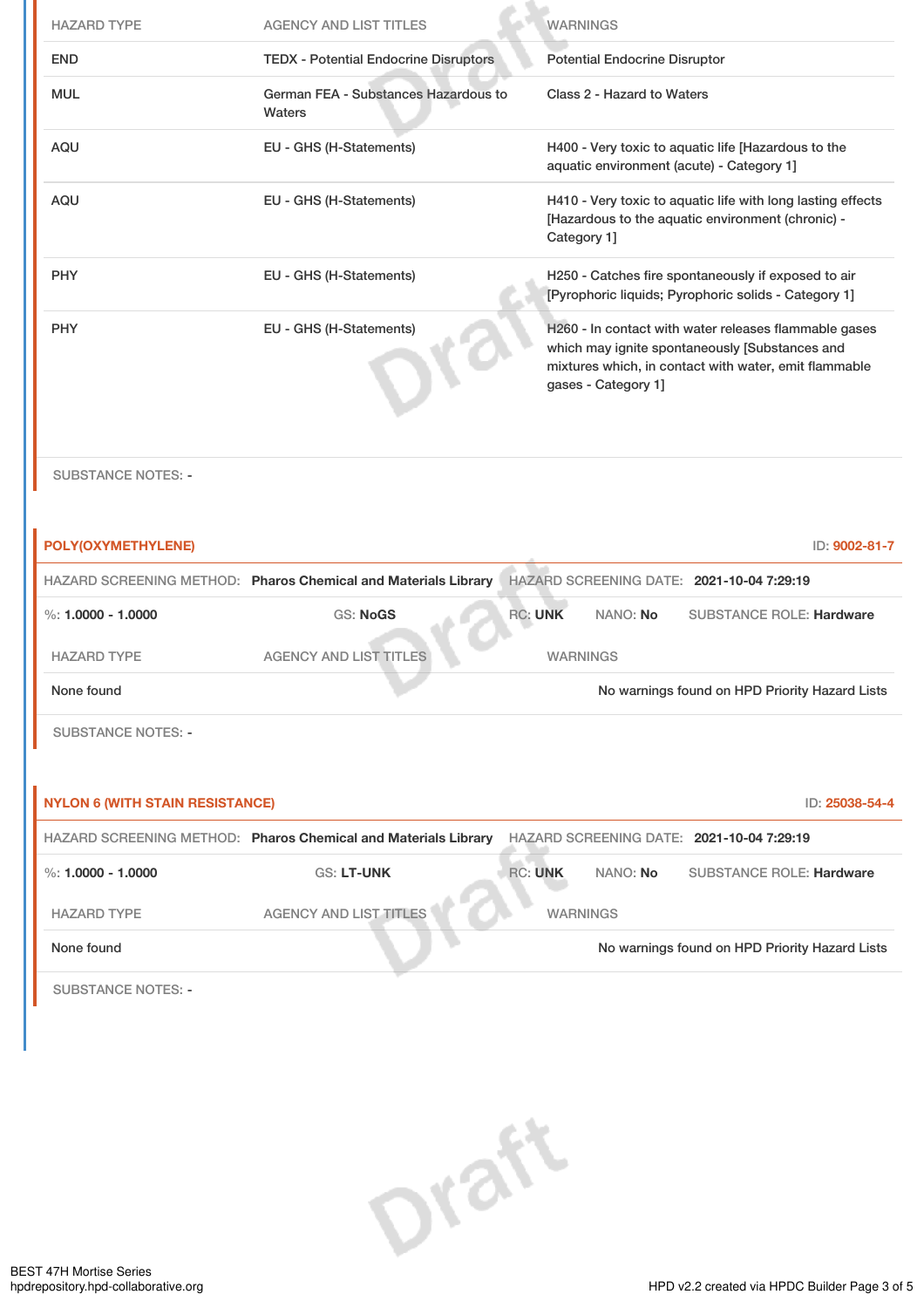This section lists applicable certification and standards compliance information for VOC emissions and VOC content. Other types of health or *environmental performance testing or certifications completed for the product may be provided.*

| <b>VOC EMISSIONS</b>                                                                                                                                     | <b>NA</b>                               |                             |
|----------------------------------------------------------------------------------------------------------------------------------------------------------|-----------------------------------------|-----------------------------|
| <b>CERTIFYING PARTY: Self-declared</b><br>APPLICABLE FACILITIES: This HPD is for a product that<br>is NOT liquid/wet applied.<br><b>CERTIFICATE URL:</b> | ISSUE DATE: 2021-10- EXPIRY DATE:<br>01 | <b>CERTIFIER OR LAB: NA</b> |
| CERTIFICATION AND COMPLIANCE NOTES:                                                                                                                      |                                         |                             |

# **Section 4: Accessories**

This section lists related products or materials that the manufacturer requires or recommends for installation (such as adhesives or fasteners), maintenance, cleaning, or operations. For information relating to the contents of these related products, refer to their applicable Health Product *Declarations, if available.*

No accessories are required for this product.

# **Section 5: General Notes**

dormakaba has resulted from the merger of the two well-established brands Dorma and Kaba, both known for their expertise in the area of smart and secure access solutions. Together we stand for more than 150 years of security and reliability.

Our master brand dormakaba stands for our offering of products, solutions and services for secure access to buildings and rooms from a single source. Our global brand power supports us to become the trusted industry leader.

For more information, please go to: www.dormakaba.com.

The information contained in this HPD is to be used only as a voluntary information on our products. dormakaba makes no representation or warranty as to the completeness or accuracy of the information contained herein. The products and specifications set forth in this HPD are subject to change without notice and dormakaba disclaims any and all liability for such changes. The information contained herein is provided without warranties of any kind, either express or implied, and dormakaba disclaims any and all liability for typographical, printing, or production errors or changes affecting the specifications contained herein. dormakaba DISCLAIMS ALL WARRANTIES, EXPRESS OR IMPLIED, INCLUDING, BUT NOT LIMITED TO, THE IMPLIED WARRANTIES OF MERCHANTABILITY AND FITNESS FOR A PARTICULAR PURPOSE. IN NO EVENT WILL dormakaba BE LIABLE FOR ANY INCIDENTAL, INDIRECT OR CONSEQUENTIAL DAMAGES ARISING FROM THE SALE OR USE OF ANY PRODUCT. All sales of products shall be subject to dormakaba's applicable General Terms and Conditions, a copy of which will be provided by your local dormakaba organisation upon request.

**Draft**